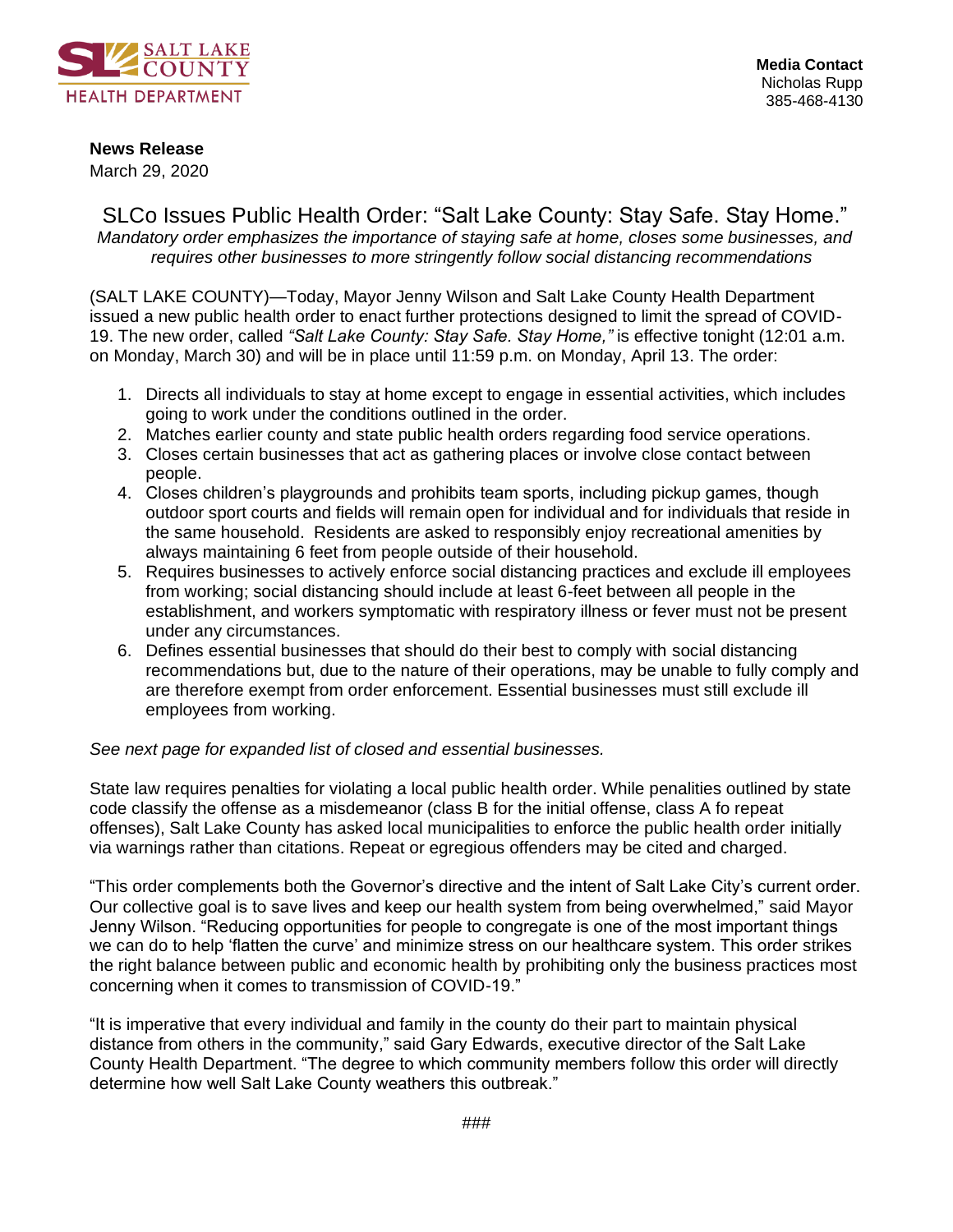

# **Salt Lake County: Stay Safe. Stay Home**

**In effect March 30 through April 13, 2020**

## **Businesses closed:**

- Hair, nail, and eyelash salons
- Barber shops
- Waxing/electrolysis providers
- Day spas and estheticians
- Permanent makeup
- Eyebrow threading
- Body art facilities (tattoo/piercing)
- Massage and tanning

## **Essential Businesses (Open with Conditions):**

Swimming pools and splash pads

- Aquariums, zoos, aviaries, and museums
- Playgrounds and recreation centers
- Arcades, bowling alleys, and movie theatres
- Gyms and fitness centers
- Theatres and performance venues
- Indoor play centers
- Social clubs

Essential businesses are **required** to keep employees with fever or respiratory symptoms from working. They should practice social distancing (6 feet between all people) **as much as possible**.

- Grocery stores, pharmacies, convenience stores, and gas stations
- Automotive and bicycle supply, repair, and sales
- Pet supply and veterinary services
- Food pantries
- Food and beverage production
- Religious institutions and charitable and social services
- Childcare centers
- Insurance and financial service providers
- Hardware and supplies stores
- Critical construction trades
- Mail, shipping, and delivery
- Laundromats and dry cleaners
- Home-based care providers
- Legal, accounting, and real estate
- Hotels and motels
- Higher education
- Transportation, utilities, and other essential infrastructure
- Media and essential government functions
- Any business or worker included among the [U.S. Department of Homeland](https://www.cisa.gov/critical-infrastructure-sectors)  [Security's critical infrastructure sectors](https://www.cisa.gov/critical-infrastructure-sectors)
- Food service (see below)

## **Food Service**

Food service operations **must** follow the restrictions set forth in the State of Utah's March 21 public health order, including:

- Dine-in food service is prohibited.
- In-person ordering is prohibited; ordering must be done remotely, such as via drive-thru, app, telephone, or online.
- Cash payments are discouraged; online, app, or telephone payment is encouraged.
- Payment processing devices must be cleaned between transactions.
- Employees handling payments may not participate in food preparation, handling, or delivery.
- Management must ensure, on a daily basis and at the beginning of each shift, that no employee is ill.
- Third-party delivery is permitted only via no-contact "drop" service, and employees of the delivery service must not be ill and must use cleansing measures between each transaction.

## **All Other Businesses (Open with Conditions)**

All businesses not closed or deemed essential are **required** to exclude employees with fever or respiratory symptoms from working and **required** to practice social distancing (6 feet between all people at all times).